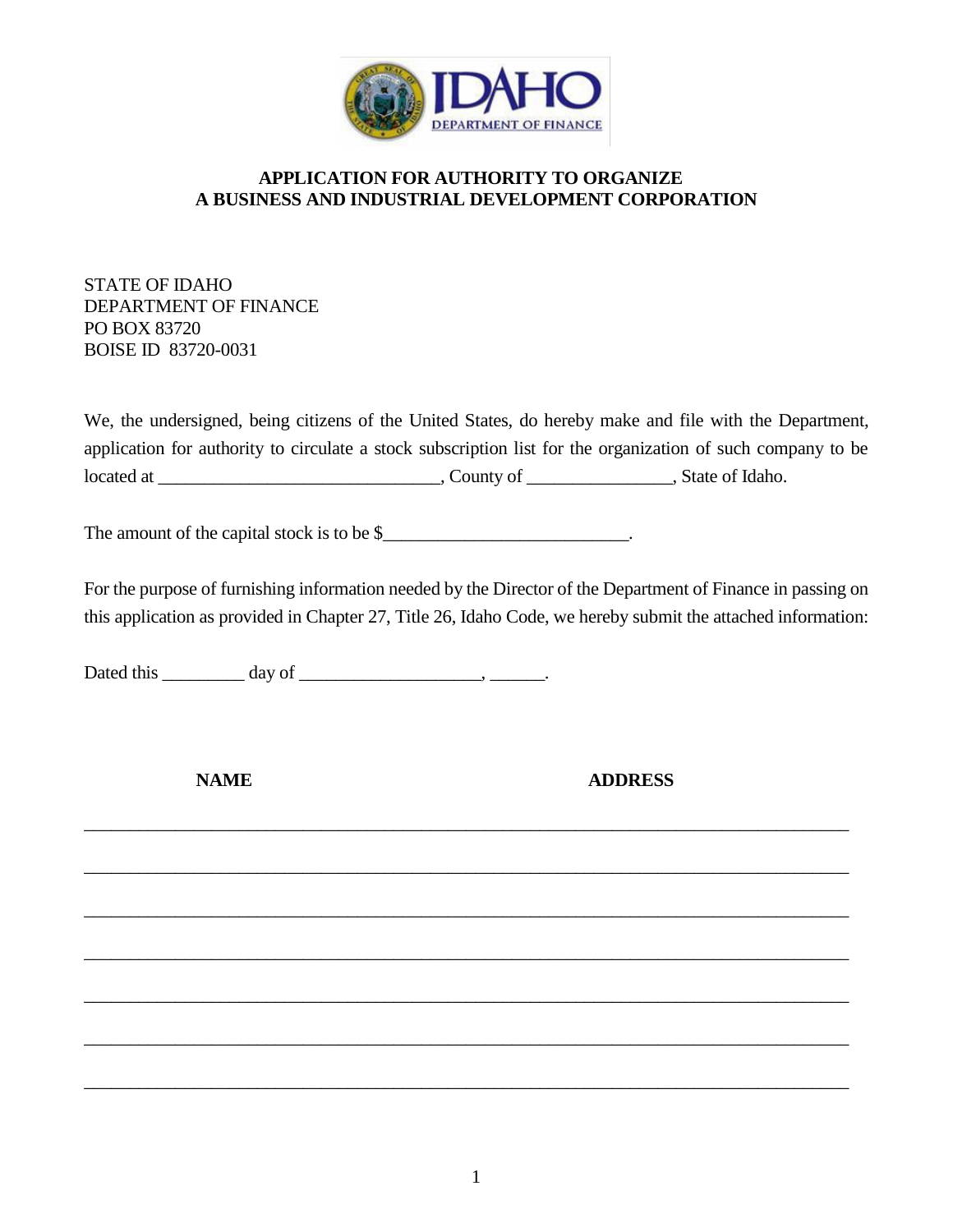

## **APPLICATION FOR AUTHORITY TO OPERATE A BUSINESS AND INDUSTRIAL DEVELOPMENT CORPORATION**

To the Director of the Department of Finance PO Box 83720 Boise ID 83720-0031

Under the authority of a resolution of the Board of Directors of this corporation, authorized to do business in this State, duly adopted, and incorporated in the minutes of a meeting held on the \_\_\_\_\_\_\_\_\_ day of  $\ldots$ , \_\_\_\_\_\_\_, application is hereby made for authority to act as a business and industrial development corporation under the laws of this State and under such rules and regulations as the Director of the Department of Finance may prescribe.

\_\_\_\_\_\_\_\_\_\_\_\_\_\_\_\_\_\_\_\_\_\_\_\_\_\_\_\_\_\_\_\_\_\_\_\_ \_\_\_\_\_\_\_\_\_\_\_\_\_\_\_\_\_\_\_\_\_\_\_\_\_\_\_\_\_\_\_\_\_\_\_\_\_\_\_\_\_

(Legal name of applicant) (Legal address of applicant)

(Corporate Seal) By:

Attest:

(Corporate Secretary)

\_\_\_\_\_\_\_\_\_\_\_\_\_\_\_\_\_\_\_\_\_\_\_\_\_\_\_\_\_\_\_\_\_\_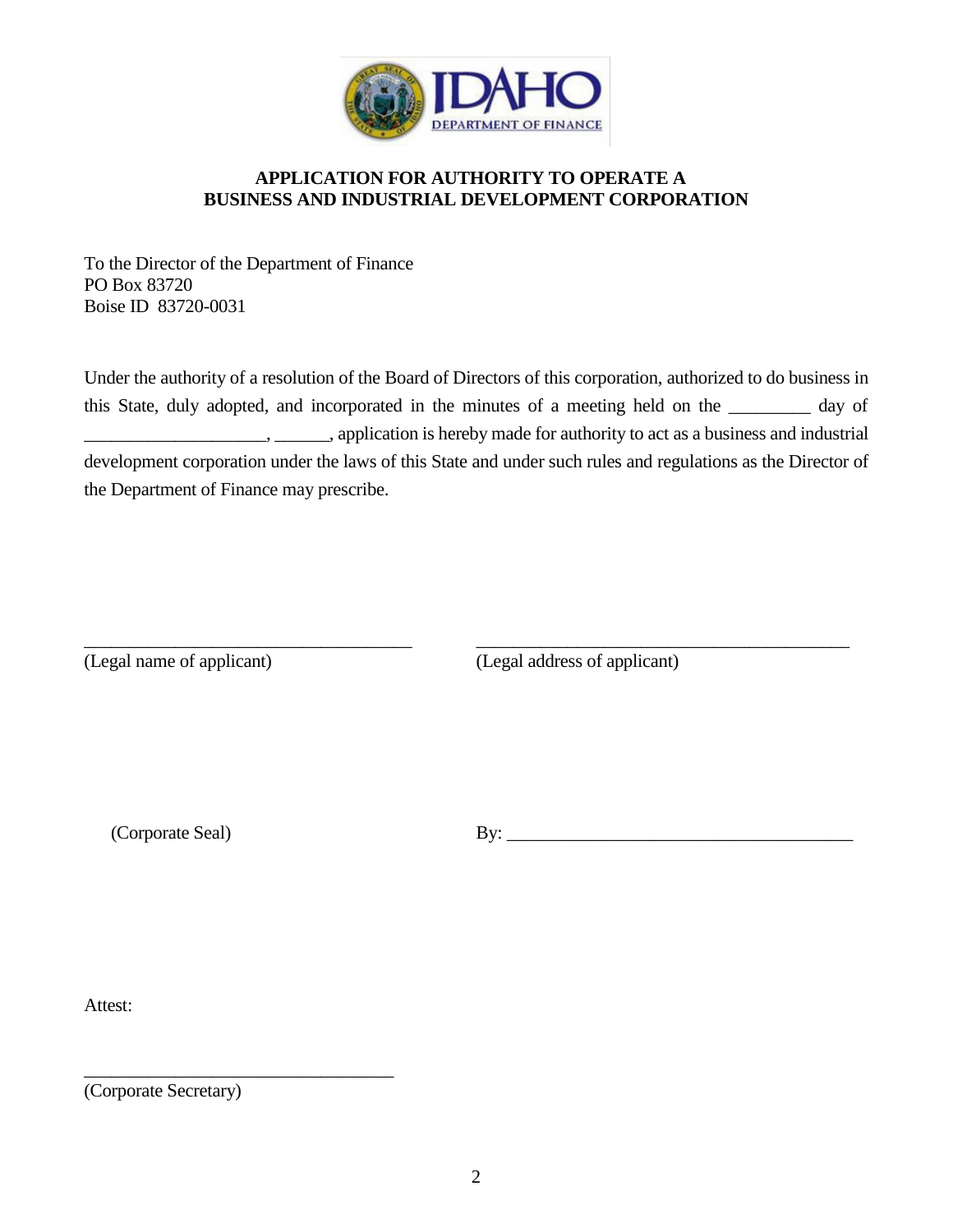

## **INFORMATION REQUIRED FOR APPLICATION OF A BUSINESS AND INDUSTRIAL DEVELOPMENT CORPORATION**

Proposed Name of Company

Physical Address

Mailing Address

City, State, Zip

Telephone Number

- 1) One copy of the Articles of Incorporation and Bylaws of the proposed company.
- 2) A certified copy of the resolution authorizing application.
- 3) Satisfactory proof that the corporation's entire capital stock has been paid in cash as provided for in Idaho Code § 26-2709.
- 4) Satisfactory proof that the applicant will at all times maintain sufficient errors and omissions coverage and directors' and officers' liability insurance.
- 5) Include a non-refundable application fee of \$2,500.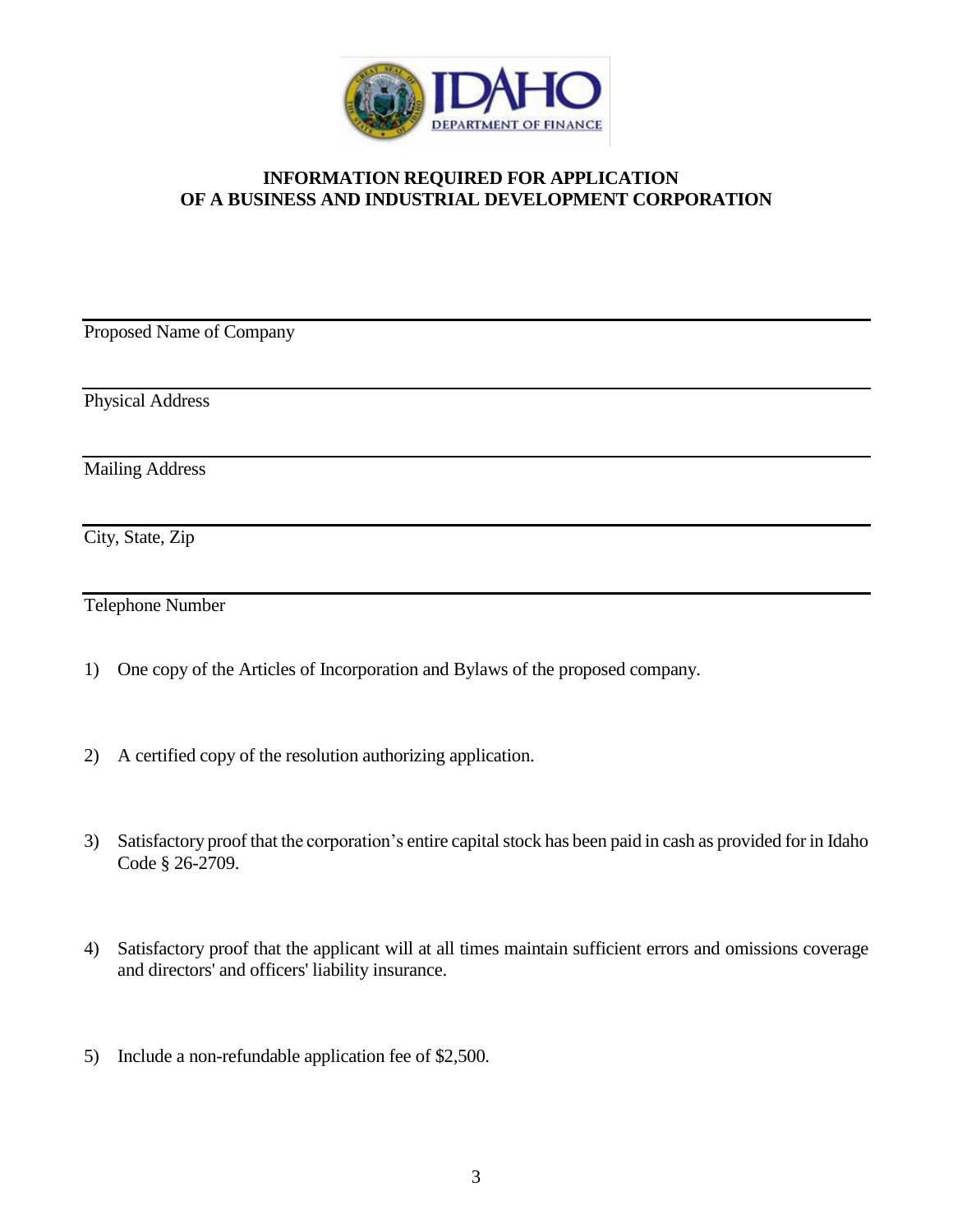## **A. INFORMATION REGARDING PROPOSED CAPITALIZATION**

*Reference is made to Idaho Code § 26-2709, wherein a minimum capitalization of one million dollars (\$1,000,000) is required for a charter.<sup>1</sup>* 

\_\_\_\_\_\_\_\_\_\_\_\_\_\_\_\_\_\_\_\_\_\_\_\_\_\_\_\_\_\_\_\_\_\_\_\_\_\_\_\_\_\_\_\_\_\_\_\_\_\_\_\_\_\_\_\_\_\_\_\_\_\_\_\_\_\_\_\_\_\_\_\_\_\_\_\_\_\_\_\_\_\_\_\_

\_\_\_\_\_\_\_\_\_\_\_\_\_\_\_\_\_\_\_\_\_\_\_\_\_\_\_\_\_\_\_\_\_\_\_\_\_\_\_\_\_\_\_\_\_\_\_\_\_\_\_\_\_\_\_\_\_\_\_\_\_\_\_\_\_\_\_\_\_\_\_\_\_\_\_\_\_\_\_\_\_\_\_\_

\_\_\_\_\_\_\_\_\_\_\_\_\_\_\_\_\_\_\_\_\_\_\_\_\_\_\_\_\_\_\_\_\_\_\_\_\_\_\_\_\_\_\_\_\_\_\_\_\_\_\_\_\_\_\_\_\_\_\_\_\_\_\_\_\_\_\_\_\_\_\_\_\_\_\_\_\_\_\_\_\_\_\_\_

## **DESCRIPTION AMOUNT**

Common Stock (\_\_\_\_\_\_\_\_\_ No. of Shares @ \$\_\_\_\_\_\_\_\_\_\_ Par Value)

Other Capital Segregations

ı.

**TOTAL**

NOTE: Attach a copy of the stock subscription form and prospectus, if any, which will be used in connection with the issuance of capital stock.

List amounts and recipients of any fees or commissions paid in connection with the sale of stock:

Minimum and maximum number of shares to be sold to any one person and his associates.

Attach a copy of the Dividend Policy pursuant to Idaho Code § 26-2714(4).

<sup>1</sup> Pursuant to Idaho Code § 26-2709(3) the director shall consider the types and variety of financing assistance that the applicant plans to provide; the experience that the directors, officers, and controlling persons of the applicant have in providing financing and managerial assistance to business firms; the financial projections and other relevant information from the applicant's business plan; and whether the applicant intends to operate as a profit or nonprofit corporation in determining if the applicant has a net worth or firm financing commitments adequate to transact business as a BIDCO.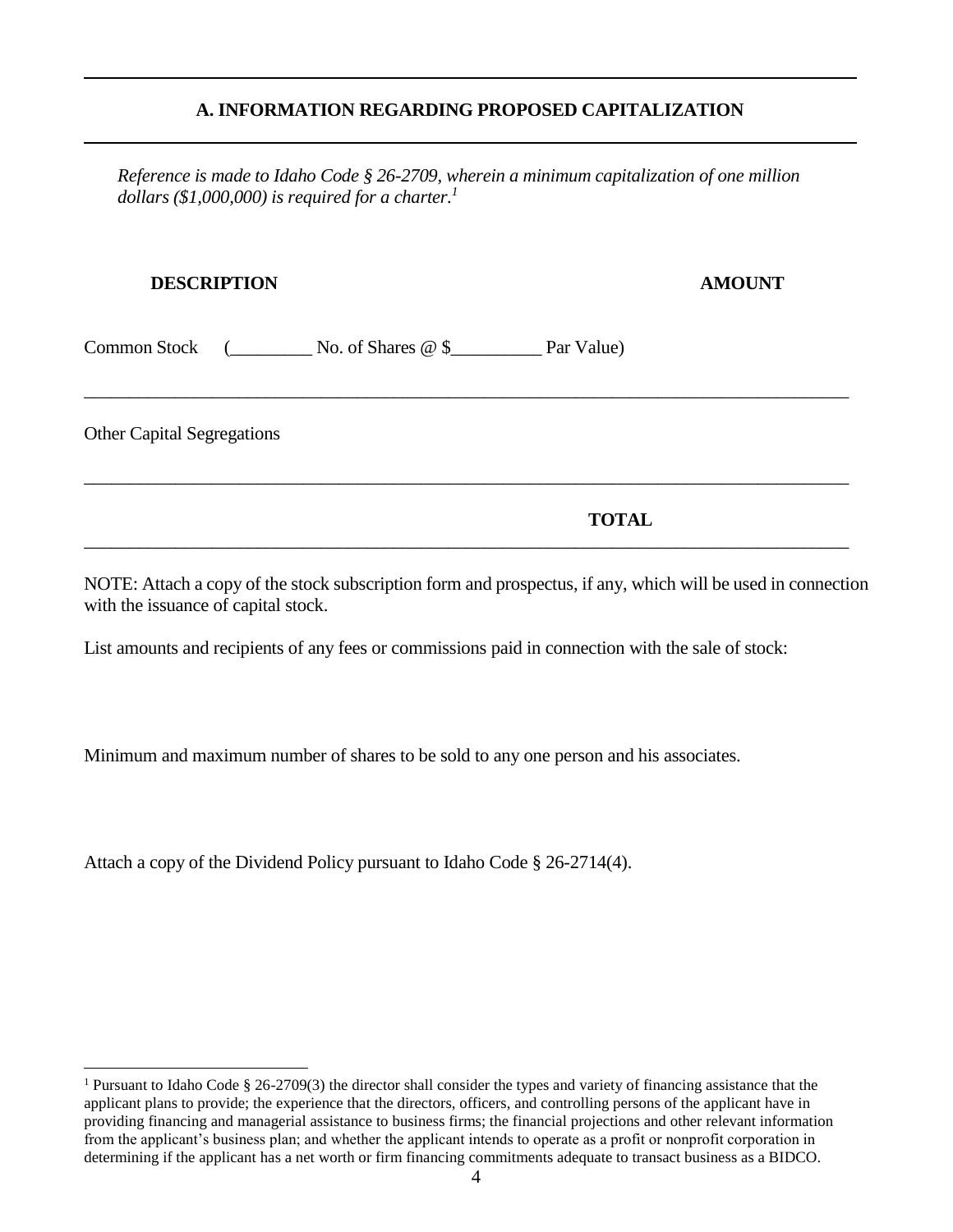## **B. FINANCIAL PRO FORMA AND CONDITION**

(1) If the applicant is an existing business entity, submit as a part of this application copies of the company's current financial statements (balance sheet and earnings), and year-end audited financial statements for the past three years. Estimate the period of time that will be required for the proposed company to operate on a profitable basis and discuss any additional facts that might influence profitability.

| <b>Assets</b>                | <b>Amount</b> | <b>Liabilities &amp; Capital</b>                 | <b>Amount</b> |
|------------------------------|---------------|--------------------------------------------------|---------------|
|                              |               |                                                  |               |
|                              |               |                                                  |               |
| Cash and Due from Banks      |               | All Liabilities (List)                           |               |
|                              |               |                                                  |               |
| <b>Investment Securities</b> |               |                                                  |               |
|                              |               |                                                  |               |
| Premises, Furniture          |               |                                                  |               |
| and Equipment                |               |                                                  |               |
|                              |               |                                                  |               |
| <b>Other Assets</b>          |               | <b>Total Liabilities</b>                         |               |
|                              |               |                                                  |               |
|                              |               | <b>Capital Stock</b>                             |               |
|                              |               |                                                  |               |
|                              |               | Other Capital Accounts                           |               |
|                              |               |                                                  |               |
|                              |               |                                                  |               |
|                              |               |                                                  |               |
|                              |               | <b>Total Capital</b>                             |               |
|                              |               |                                                  |               |
|                              |               |                                                  |               |
| <b>TOTAL ASSETS</b>          |               | <b>TOTAL LIABILITIES &amp;</b><br><b>CAPITAL</b> |               |

## (2) Pro Forma Statement of Condition - Beginning of Business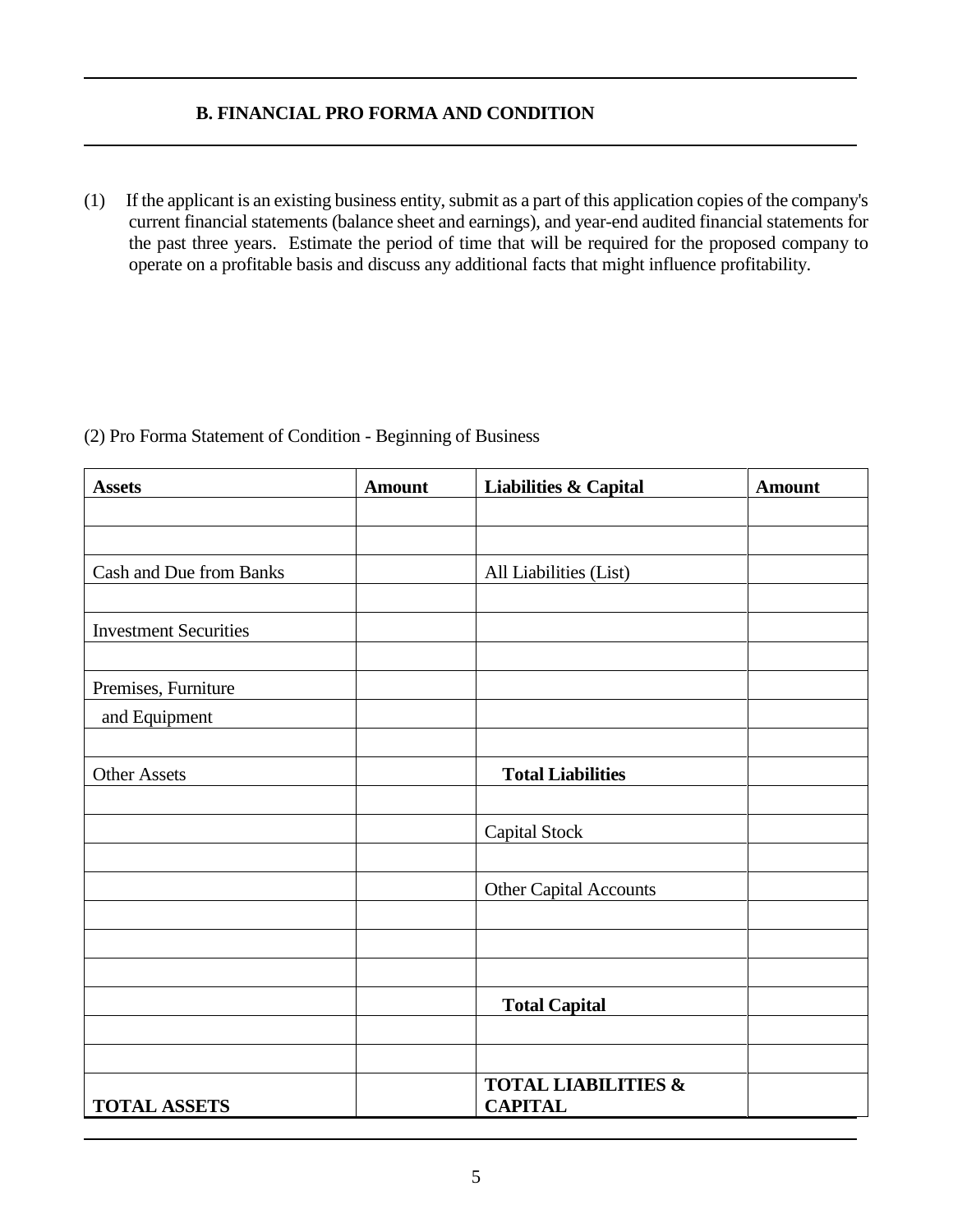## **C. FINANCIAL PRO FORMA AND CONDITION (continued)**

(3) Pro Forma Income and Expenses

| Description                      | First Year | Second Year | Third Year | Fourth Year | Fifth Year |
|----------------------------------|------------|-------------|------------|-------------|------------|
|                                  |            |             |            |             |            |
| Interest on Loans and Leases     |            |             |            |             |            |
|                                  |            |             |            |             |            |
| Investment Income                |            |             |            |             |            |
|                                  |            |             |            |             |            |
| Other Interest Income            |            |             |            |             |            |
|                                  |            |             |            |             |            |
| <b>Total Interest Income</b>     |            |             |            |             |            |
|                                  |            |             |            |             |            |
| Noninterest Income               |            |             |            |             |            |
|                                  |            |             |            |             |            |
| <b>GROSS INCOME</b>              |            |             |            |             |            |
|                                  |            |             |            |             |            |
|                                  |            |             |            |             |            |
| <b>Interest Expense</b>          |            |             |            |             |            |
|                                  |            |             |            |             |            |
| Personnel Expense                |            |             |            |             |            |
|                                  |            |             |            |             |            |
| Occupancy Expense                |            |             |            |             |            |
|                                  |            |             |            |             |            |
| <b>Other Operating Expense</b>   |            |             |            |             |            |
|                                  |            |             |            |             |            |
| <b>Total Noninterest Expense</b> |            |             |            |             |            |
|                                  |            |             |            |             |            |
| Provision Expense                |            |             |            |             |            |
|                                  |            |             |            |             |            |
| Applicable Income Taxes          |            |             |            |             |            |
|                                  |            |             |            |             |            |
| <b>TOTAL EXPENSES</b>            |            |             |            |             |            |
| NET INCOME OR (LOSS)             |            |             |            |             |            |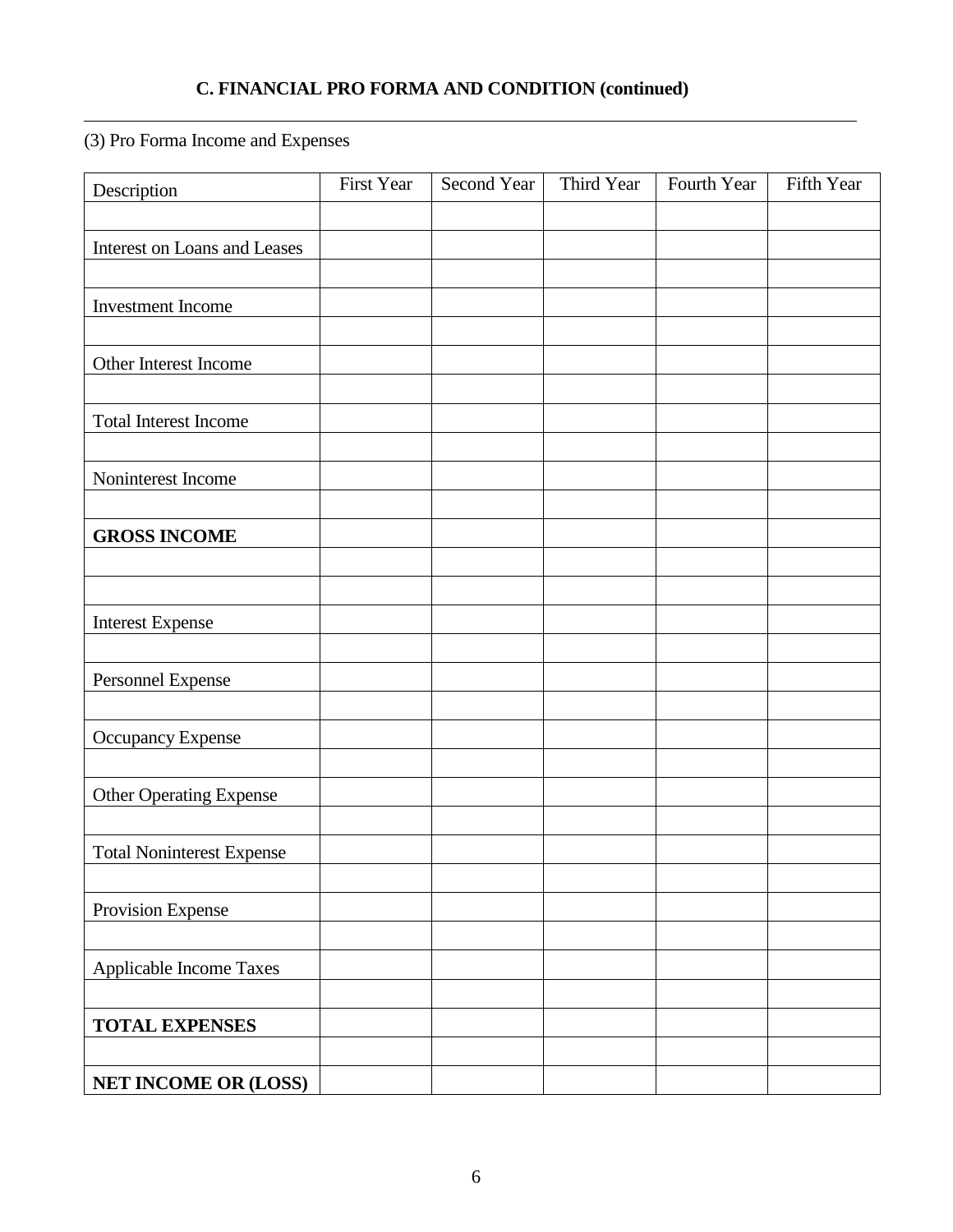## **D. BUSINESS PLAN**

1) Describe the services to be offered.

2) Will the proposed BIDCO be a non-profit or for-profit entity?

- 3) As part of this application, the applicant should
	- (a) describe the geographical boundaries of the proposed service area,
	- (b) demonstrate the need for services in the proposed area, given the population and general economy of the proposed area,
	- (c) demonstrate realistic assessments of risk in light of economic and competitive conditions in the market area, and
	- (d) identify the degree to which business may be drawn from outside of the proposed market area.

4) Discuss any plans to acquire existing business.

5) Provide a copy of a detailed business plan, including at least three (3) years of detailed financial projections and any supporting information that the applicant deems relevant.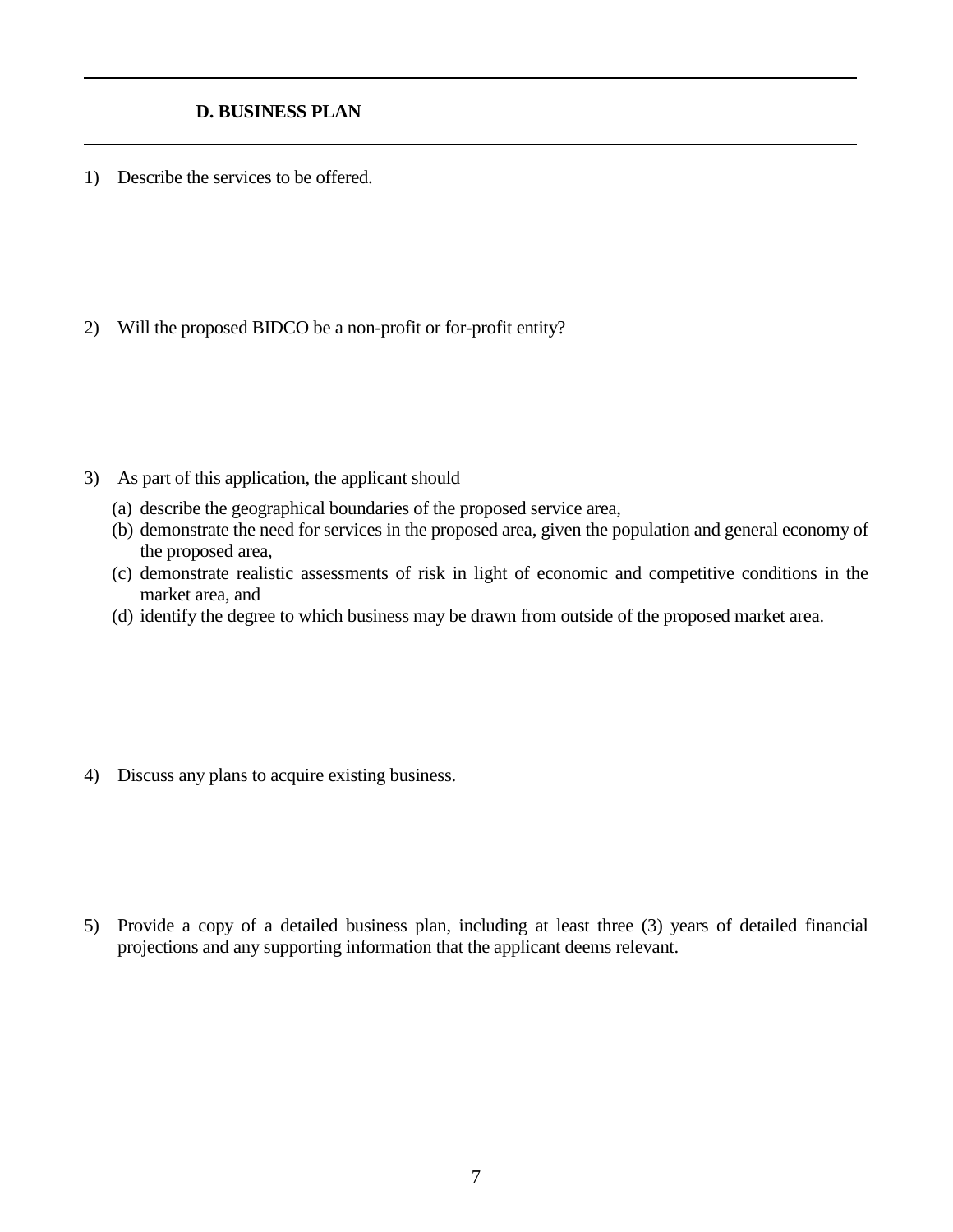## **E. PROPOSED PREMISES, FURNITURE AND EQUIPMENT**

Complete all appropriate sections below. Where not applicable, insert N.A. or None. Copies of any completed contracts and leases should be submitted for the confidential use of the Department of Finance.

\_\_\_\_\_\_\_\_\_\_\_\_\_\_\_\_\_\_\_\_\_\_\_\_\_\_\_\_\_\_\_\_\_\_\_\_\_\_\_\_\_\_\_\_\_\_\_\_\_\_\_\_\_\_\_\_\_\_\_\_\_\_\_\_\_\_\_\_\_\_\_\_\_\_\_\_\_\_\_\_\_\_\_\_

| <b>TYPE OF OCCUPANCY</b> (Check all that apply to both opening premises and contemplated<br>(1)<br>permanent premises.) |                                                                                                   |
|-------------------------------------------------------------------------------------------------------------------------|---------------------------------------------------------------------------------------------------|
| (b) Opening premises leased (Complete 2 and 3)<br>() Opening premises owned (Complete 2 and 4)                          | () Permanent premises leased (Complete 2 and 3)<br>() Permanent premises owned (Complete 2 and 4) |
| <b>DESCRIPTION OF PREMISES</b><br>(2)                                                                                   |                                                                                                   |
|                                                                                                                         |                                                                                                   |
|                                                                                                                         |                                                                                                   |
| No. of Stories                                                                                                          |                                                                                                   |
| Type of Construction of Building<br><u>Leadenborne and the construction</u>                                             |                                                                                                   |
| Details of Building Interior (mention all employee facilities and size of lobby area)                                   |                                                                                                   |
| (3) PREMISES LEASED                                                                                                     |                                                                                                   |
| Name of Owner                                                                                                           |                                                                                                   |
|                                                                                                                         |                                                                                                   |
| Cost and Description of Leasehold Improvements___________________________________                                       |                                                                                                   |
|                                                                                                                         | Annual Amortization                                                                               |
| Terms of Lease                                                                                                          |                                                                                                   |
|                                                                                                                         |                                                                                                   |
| Renewal Options                                                                                                         |                                                                                                   |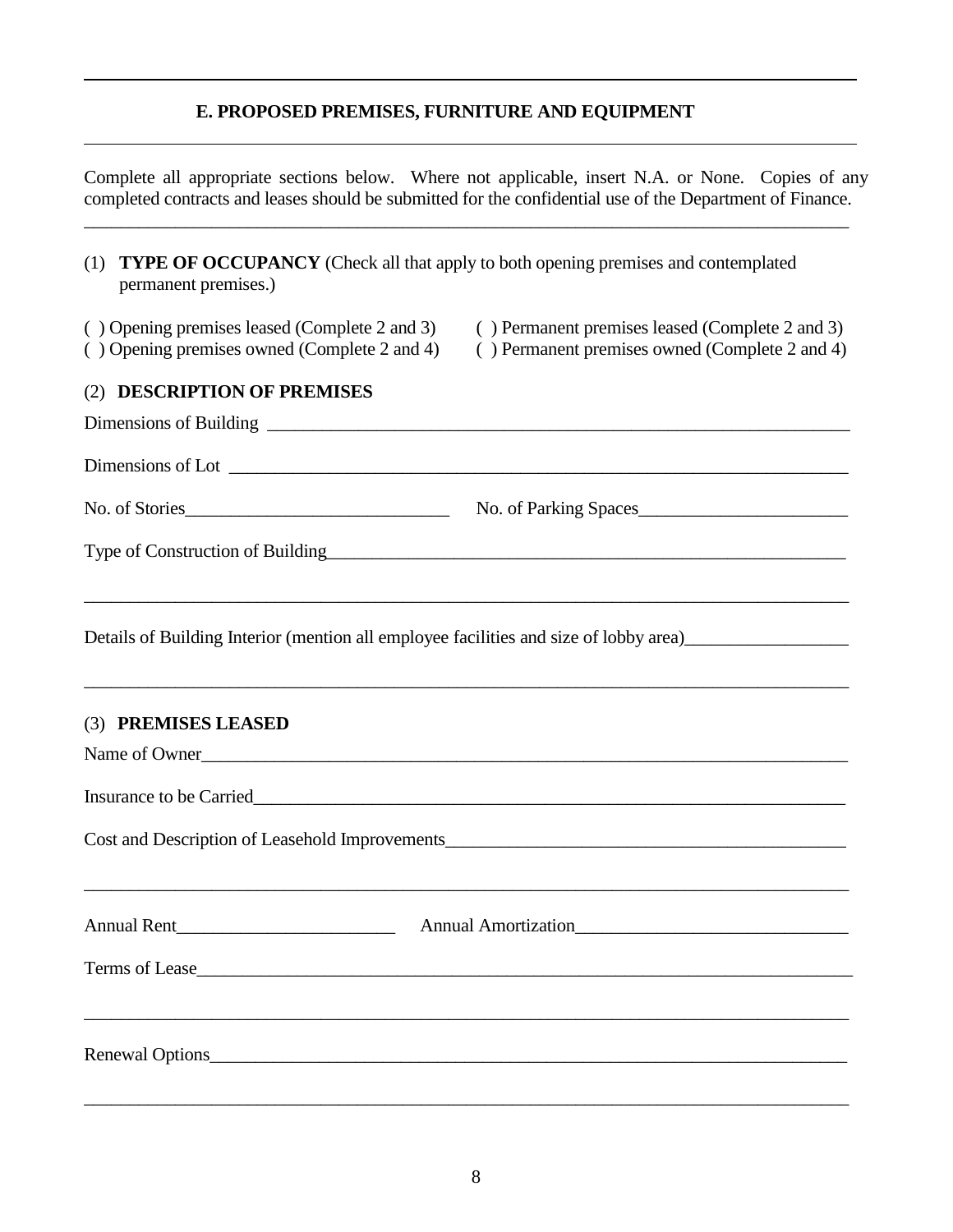## **E. PROPOSED PREMISES, FURNITURE AND EQUIPMENT (continued)**

| (4) PREMISES OWNED        |                                                                                   |
|---------------------------|-----------------------------------------------------------------------------------|
| <b>EXISTING STRUCTURE</b> |                                                                                   |
| Name of Seller            |                                                                                   |
|                           |                                                                                   |
|                           |                                                                                   |
| Cost to Corporation       | <u> 1989 - Johann Stoff, amerikansk politiker (d. 1989)</u>                       |
|                           |                                                                                   |
|                           |                                                                                   |
| <b>PROPOSED STRUCTURE</b> |                                                                                   |
|                           |                                                                                   |
| Cost to Corporation       |                                                                                   |
| Est. Assessed Valuation   | Est. Annual Depreciation                                                          |
|                           |                                                                                   |
| <b>TEMPORARY QUARTERS</b> |                                                                                   |
|                           | Owner                                                                             |
|                           |                                                                                   |
|                           | ,我们也不能在这里的人,我们也不能在这里的人,我们也不能在这里的人,我们也不能在这里的人,我们也不能在这里的人,我们也不能在这里的人,我们也不能在这里的人,我们也 |
|                           |                                                                                   |
|                           |                                                                                   |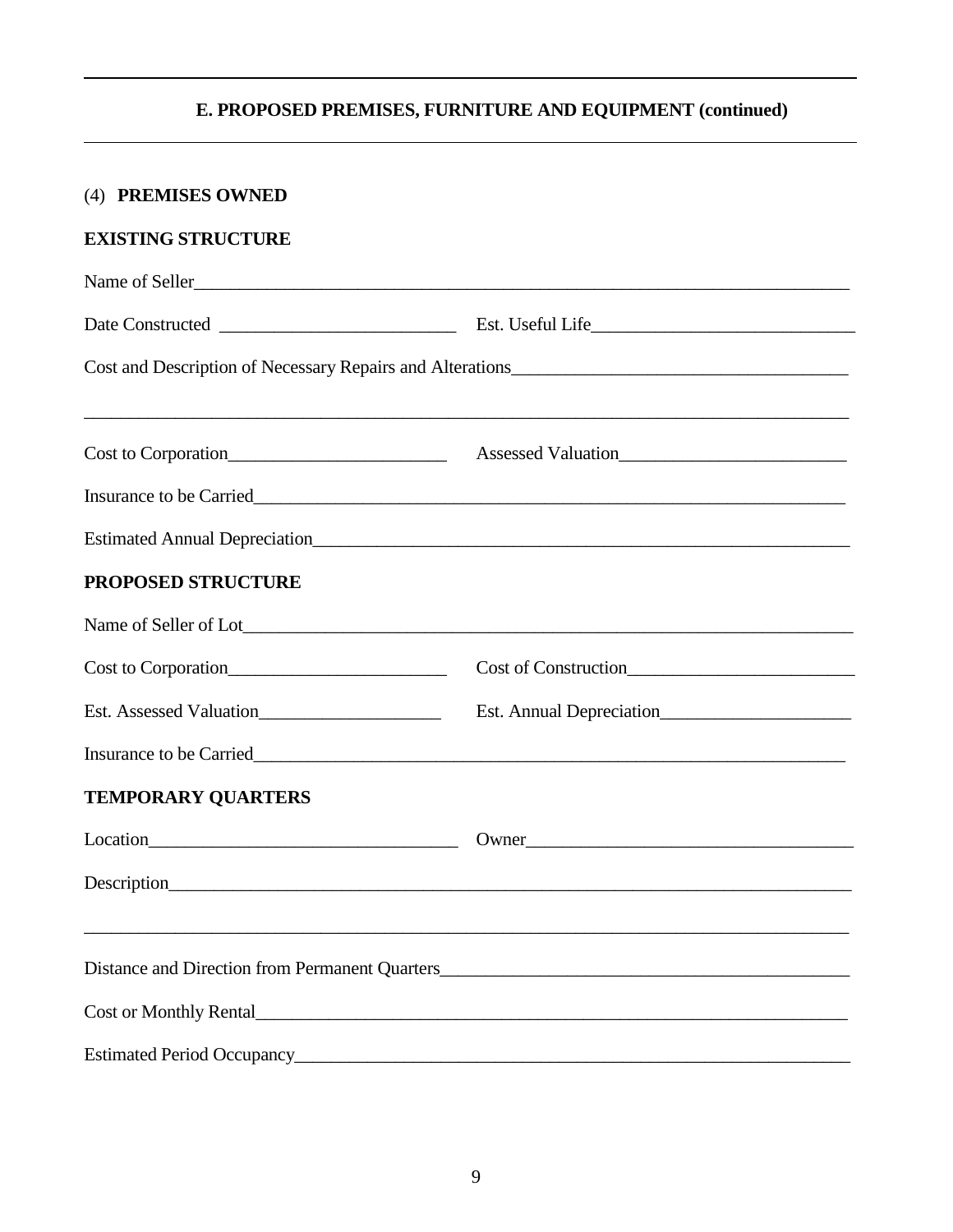## **CONFIDENTIAL SECTION**

(1) Attach a complete listing of all subscribers to the capital stock.

(2) List alphabetically the names and addresses of the proposed corporation's officers and directors. Indicate the title of each individual.

(3) Complete the attached Interagency Biographical and Financial Report for proposed directors, officers, controlling persons and 5 percent or more shareholders. If an existing corporation, please provide a list of shareholders and biographical information for shareholders owning a controlling interest.

(4) Attach any additional information or comments deemed appropriate under the circumstances.